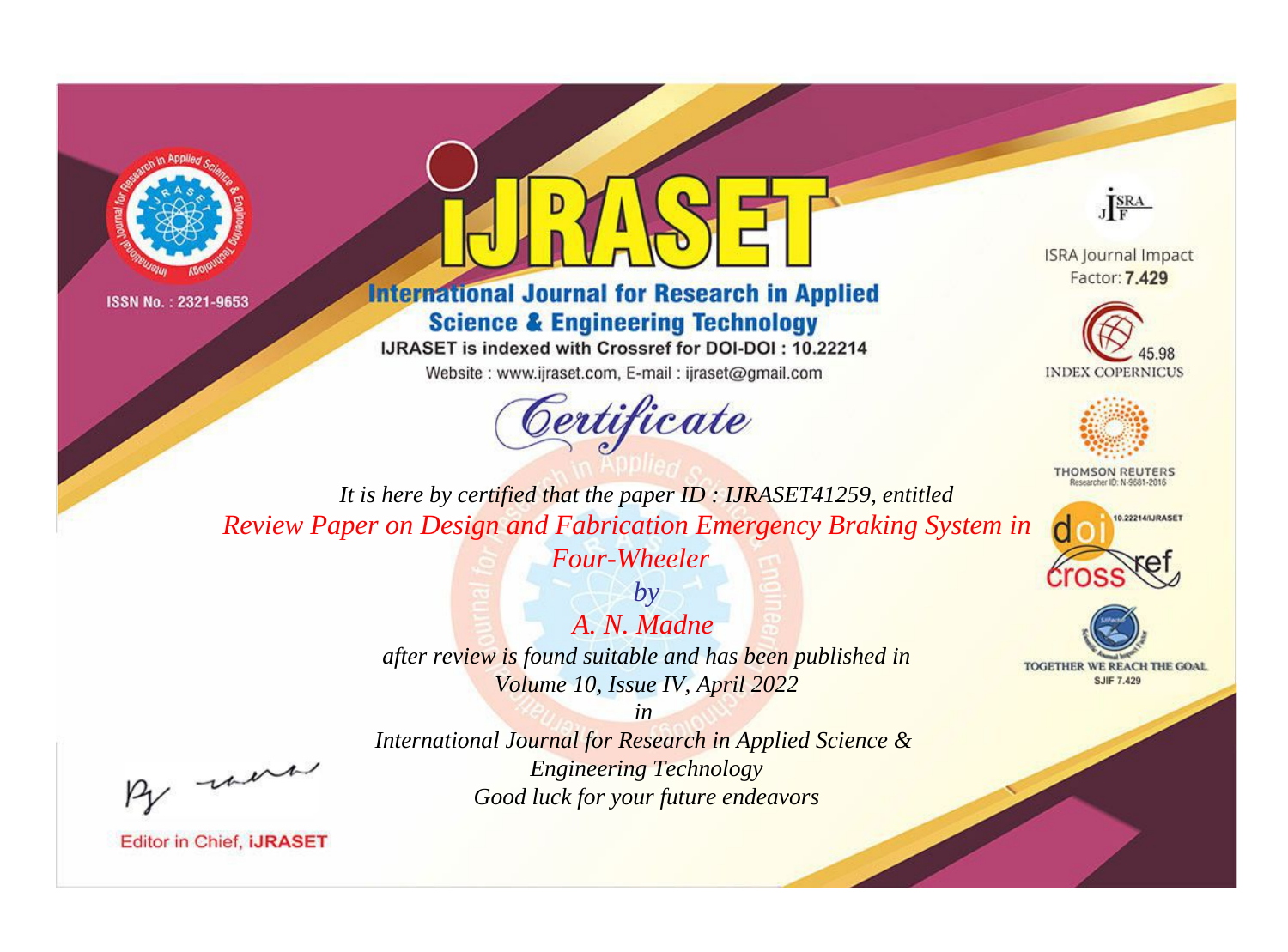



# **International Journal for Research in Applied Science & Engineering Technology**

IJRASET is indexed with Crossref for DOI-DOI: 10.22214

Website: www.ijraset.com, E-mail: ijraset@gmail.com





**ISRA Journal Impact** Factor: 7.429





**THOMSON REUTERS** 



TOGETHER WE REACH THE GOAL **SJIF 7.429** 

It is here by certified that the paper ID: IJRASET41259, entitled Review Paper on Design and Fabrication Emergency Braking System in Four-Wheeler

> $by$ Ritik Bahoriya after review is found suitable and has been published in Volume 10, Issue IV, April 2022

 $in$ International Journal for Research in Applied Science & **Engineering Technology** Good luck for your future endeavors

were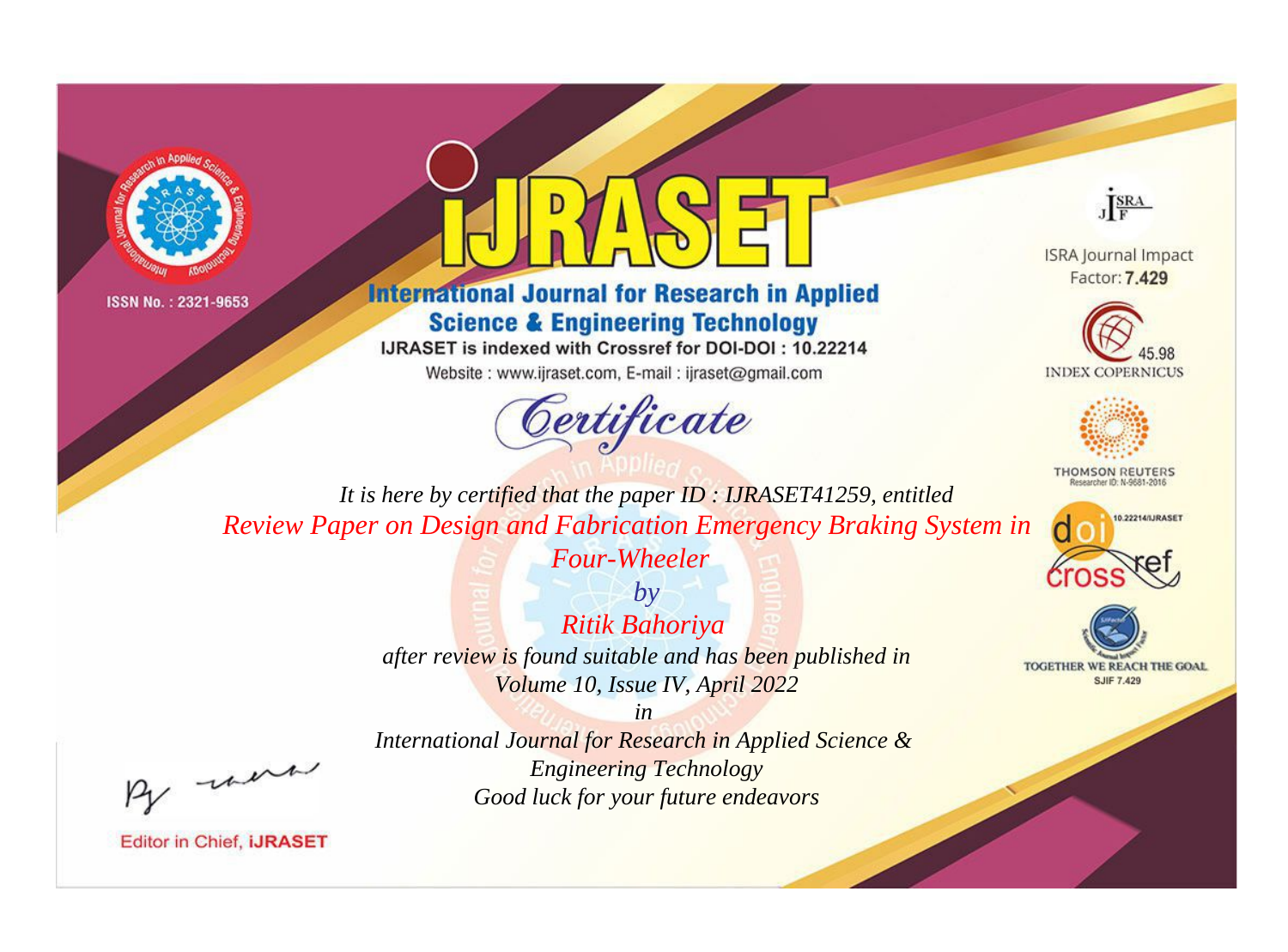



# **International Journal for Research in Applied Science & Engineering Technology**

IJRASET is indexed with Crossref for DOI-DOI: 10.22214

Website: www.ijraset.com, E-mail: ijraset@gmail.com





**ISRA Journal Impact** Factor: 7.429





**THOMSON REUTERS** 



TOGETHER WE REACH THE GOAL **SJIF 7.429** 

*It is here by certified that the paper ID : IJRASET41259, entitled Review Paper on Design and Fabrication Emergency Braking System in Four-Wheeler*

> *by Dhanashree Deshmukh after review is found suitable and has been published in Volume 10, Issue IV, April 2022*

, were

*International Journal for Research in Applied Science & Engineering Technology Good luck for your future endeavors*

*in*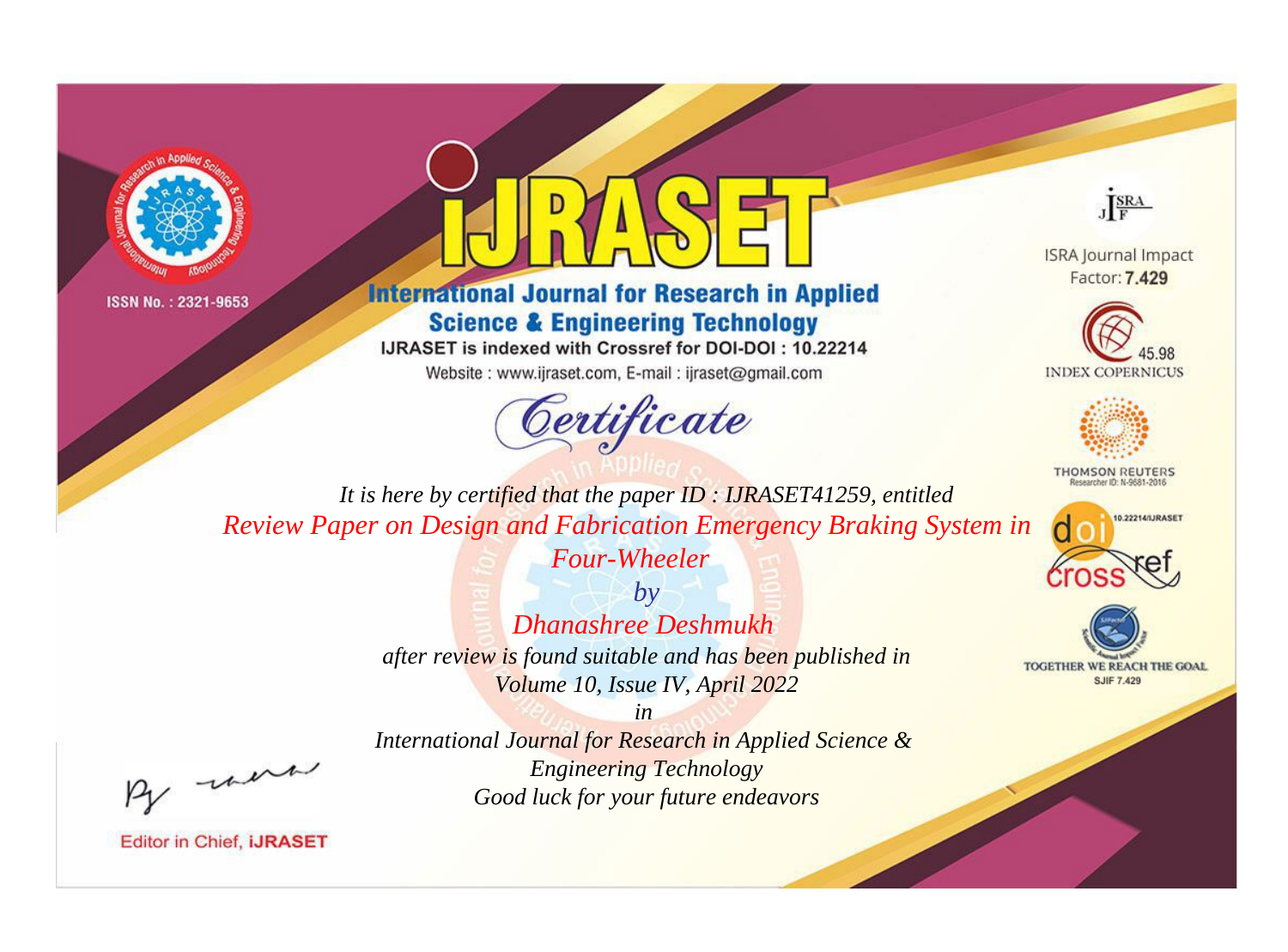



# **International Journal for Research in Applied Science & Engineering Technology**

IJRASET is indexed with Crossref for DOI-DOI: 10.22214

Website: www.ijraset.com, E-mail: ijraset@gmail.com



JERA

**ISRA Journal Impact** Factor: 7.429





**THOMSON REUTERS** 



TOGETHER WE REACH THE GOAL **SJIF 7.429** 

*It is here by certified that the paper ID : IJRASET41259, entitled Review Paper on Design and Fabrication Emergency Braking System in* 

*Four-Wheeler by*

*Pranav Soni after review is found suitable and has been published in Volume 10, Issue IV, April 2022*

*in* 

*International Journal for Research in Applied Science & Engineering Technology Good luck for your future endeavors*

, un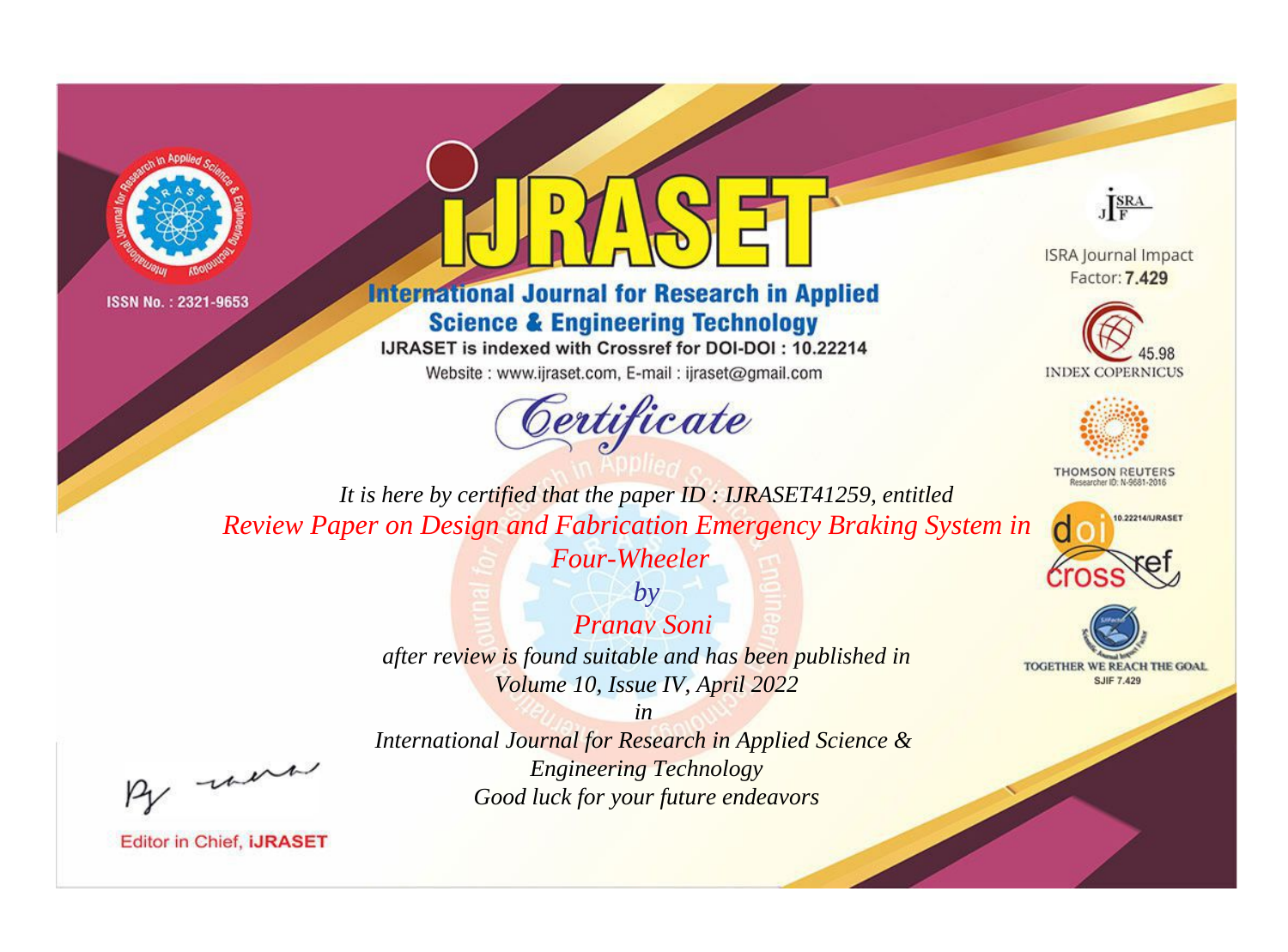



# **International Journal for Research in Applied Science & Engineering Technology**

IJRASET is indexed with Crossref for DOI-DOI: 10.22214

Website: www.ijraset.com, E-mail: ijraset@gmail.com



JERA

**ISRA Journal Impact** Factor: 7.429





**THOMSON REUTERS** 



TOGETHER WE REACH THE GOAL **SJIF 7.429** 

It is here by certified that the paper ID: IJRASET41259, entitled Review Paper on Design and Fabrication Emergency Braking System in Four-Wheeler

> $by$ Vinit Ashtankar after review is found suitable and has been published in Volume 10, Issue IV, April 2022

were

International Journal for Research in Applied Science & **Engineering Technology** Good luck for your future endeavors

 $in$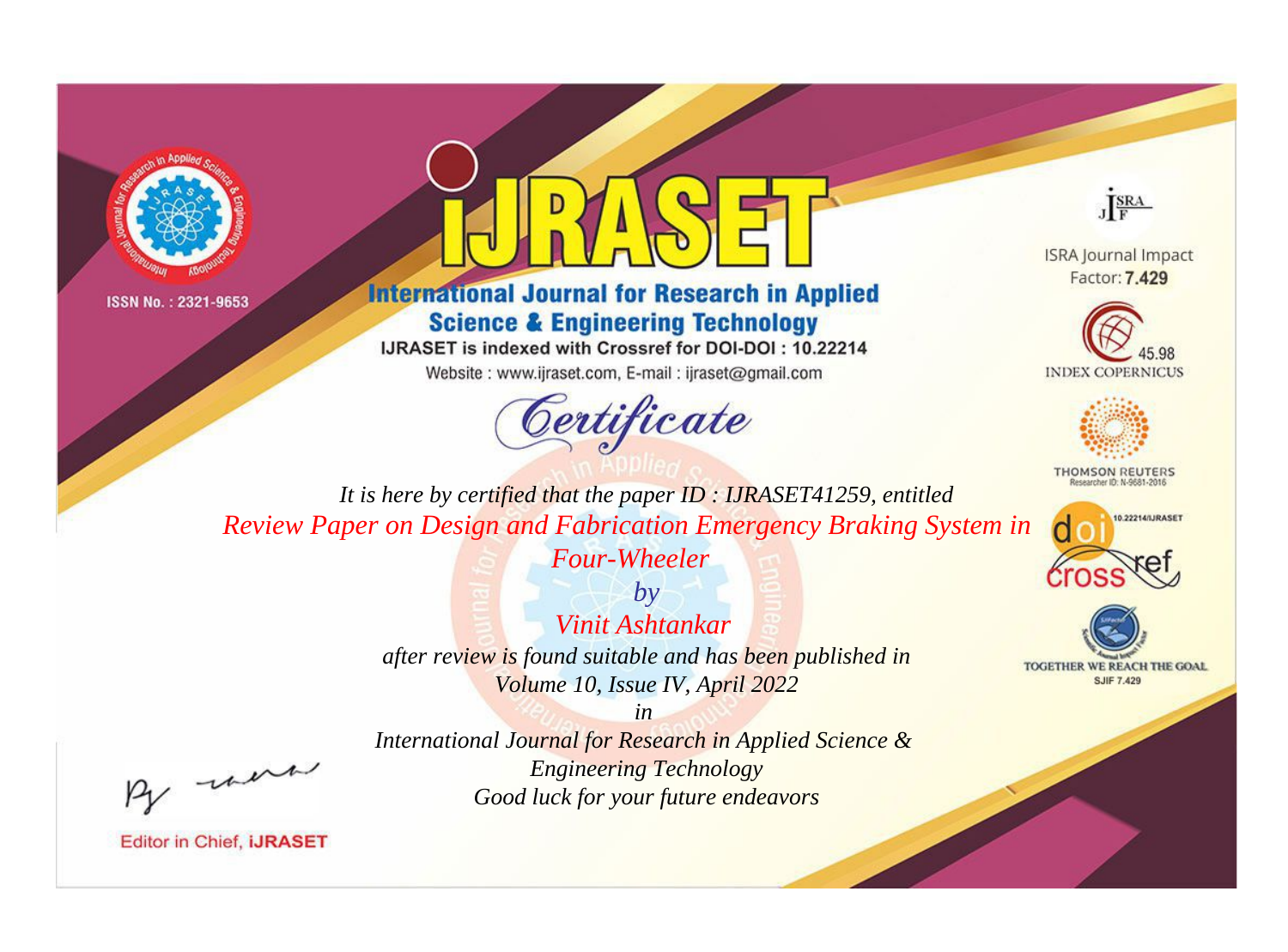



# **International Journal for Research in Applied Science & Engineering Technology**

IJRASET is indexed with Crossref for DOI-DOI: 10.22214

Website: www.ijraset.com, E-mail: ijraset@gmail.com



JERA

**ISRA Journal Impact** Factor: 7.429





**THOMSON REUTERS** 



TOGETHER WE REACH THE GOAL **SJIF 7.429** 

It is here by certified that the paper ID: IJRASET41259, entitled Review Paper on Design and Fabrication Emergency Braking System in **Four-Wheeler** 

> $by$ Suraj Chavan after review is found suitable and has been published in Volume 10, Issue IV, April 2022

were

International Journal for Research in Applied Science & **Engineering Technology** Good luck for your future endeavors

 $in$